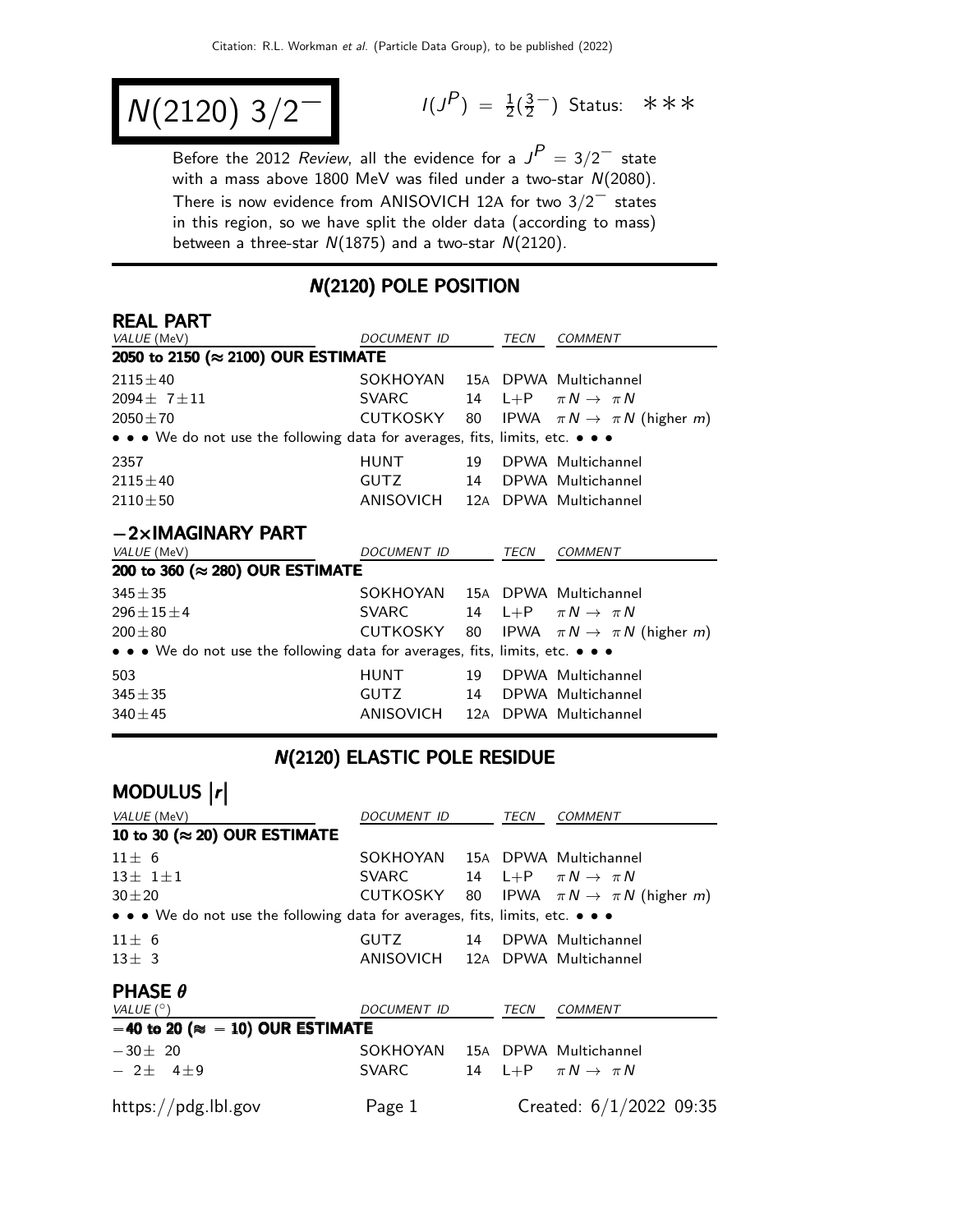| $0 + 100$                                                                                                                     |                                 |  | CUTKOSKY 80 IPWA $\pi N \rightarrow \pi N$ (higher m) |
|-------------------------------------------------------------------------------------------------------------------------------|---------------------------------|--|-------------------------------------------------------|
| $\bullet$ $\bullet$ $\bullet$ We do not use the following data for averages, fits, limits, etc. $\bullet$ $\bullet$ $\bullet$ |                                 |  |                                                       |
| $-30 + 20$                                                                                                                    | GUTZ –                          |  | 14 DPWA Multichannel                                  |
| $-20 + 10$                                                                                                                    | ANISOVICH 12A DPWA Multichannel |  |                                                       |

# N(2120) INELASTIC POLE RESIDUE

The "normalized residue" is the residue divided by  $\Gamma_{pole}/2$ .

|  | Normalized residue in $N\pi \rightarrow N(2120) \rightarrow AK$                                                                                                                                                                      |  |  |
|--|--------------------------------------------------------------------------------------------------------------------------------------------------------------------------------------------------------------------------------------|--|--|
|  | $\underline{\textit{MODULUS}} \qquad \underline{\textit{PHASE (^\circ)}} \qquad \qquad \underline{\textit{DOCUMENT ID}} \qquad \underline{\textit{TECN}} \quad \underline{\textit{COMMENT}}$                                         |  |  |
|  | $0.03 \pm 0.01$ 100 $\pm$ 30 ANISOVICH 12A DPWA Multichannel                                                                                                                                                                         |  |  |
|  | Normalized residue in $N\pi \rightarrow N(2120) \rightarrow \Sigma K$                                                                                                                                                                |  |  |
|  | $\begin{array}{ccccccccc} \textit{MODULUS} & \hspace{1.5cm} & \textit{PHASE}& \textcircled{?} & \hspace{1.5cm} & \textit{DOCUMENT} & \textit{ID} & \hspace{1.5cm} & \textit{TECN} & \hspace{1.5cm} & \textit{COMMENT} & \end{array}$ |  |  |
|  | $0.02 \pm 0.015$ $-50 \pm 40$ ANISOVICH 12A DPWA Multichannel                                                                                                                                                                        |  |  |
|  | Normalized residue in $N\pi \rightarrow N(2120) \rightarrow N(1535)\pi$                                                                                                                                                              |  |  |
|  | $\begin{array}{ccccccccc}\textit{MODULUS} & & & \textit{PHASE}& \textcircled{?} & & & \textit{DOCUMENT} & \textit{ID} & & \textit{TECN} & \textit{COMMENT} \end{array}$                                                              |  |  |
|  | $0.15 \pm 0.08$ $-90 \pm 40$ GUTZ 14 DPWA Multichannel                                                                                                                                                                               |  |  |
|  | Normalized residue in $N\pi \to N(2120) \to \Delta(1232)\pi$ , S-wave                                                                                                                                                                |  |  |
|  | $\textit{MODULUS} \qquad \qquad \textit{PHASE} \; (^\circ) \qquad \qquad \textit{DOCUMENT ID} \qquad \textit{TECN} \quad \textit{COMMENT}$                                                                                           |  |  |
|  | 0.25±0.10 undefined SOKHOYAN 15A DPWA Multichannel                                                                                                                                                                                   |  |  |
|  | Normalized residue in $N\pi \to N(2120) \to \Delta(1232)\pi$ , D-wave                                                                                                                                                                |  |  |
|  | $\underline{\textit{MODULUS}} \qquad \qquad \underline{\textit{PHASE (^{\circ})}} \qquad \qquad \underline{\textit{DOCUMENT ID}} \qquad \qquad \underline{\textit{TECN}} \quad \underline{\textit{COMMENT}}$                         |  |  |
|  | $0.15 \pm 0.06$ -35 $\pm$ 30 SOKHOYAN 15A DPWA Multichannel                                                                                                                                                                          |  |  |
|  | Normalized residue in $N\pi \rightarrow N(2120) \rightarrow N\sigma$                                                                                                                                                                 |  |  |
|  | MODULUS PHASE (°) DOCUMENT ID TECN COMMENT                                                                                                                                                                                           |  |  |
|  | $0.09 \pm 0.05$ - 80 $\pm$ 50 - SOKHOYAN 15A DPWA Multichannel                                                                                                                                                                       |  |  |
|  | N(2120) RREIT_WIGNER MASS                                                                                                                                                                                                            |  |  |

#### N(2120) BREIT-WIGNER MASS

| VALUE (MeV)                                                                   | <i>DOCUMENT ID</i> |    | TECN | COMMENT                        |  |  |
|-------------------------------------------------------------------------------|--------------------|----|------|--------------------------------|--|--|
| 2060 to 2160 (≈ 2120) OUR ESTIMATE                                            |                    |    |      |                                |  |  |
| $2353 \pm 29$                                                                 | $1$ HUNT           | 19 |      | DPWA Multichannel              |  |  |
| $2120 \pm 45$                                                                 | SOKHOYAN           |    |      | 15A DPWA Multichannel          |  |  |
| $2060 + 80$                                                                   | CUTKOSKY           | 80 |      | IPWA $\pi N \rightarrow \pi N$ |  |  |
| $2081 + 20$                                                                   | HOEHLER            | 79 |      | IPWA $\pi N \rightarrow \pi N$ |  |  |
| • • • We do not use the following data for averages, fits, limits, etc. • • • |                    |    |      |                                |  |  |
| $2120 + 35$                                                                   | <b>GUTZ</b>        | 14 |      | DPWA Multichannel              |  |  |
| $2150 \pm 60$                                                                 | ANISOVICH          |    |      | 12A DPWA Multichannel          |  |  |
| <sup>1</sup> Statistical error only.                                          |                    |    |      |                                |  |  |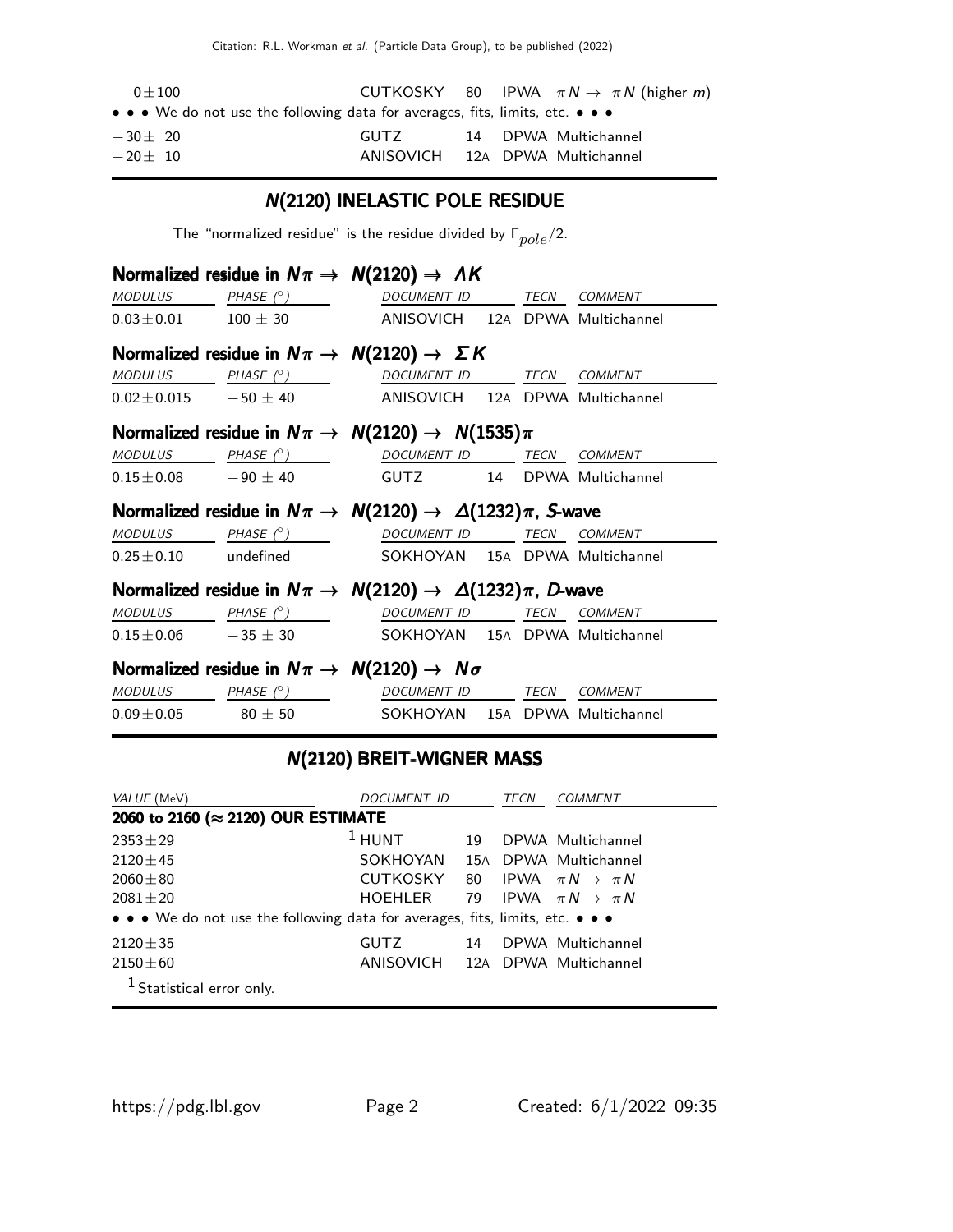### N(2120) BREIT-WIGNER WIDTH

| VALUE (MeV)                                                                   | <i>DOCUMENT ID</i>              |    | <b>TECN</b> | COMMENT                                           |  |
|-------------------------------------------------------------------------------|---------------------------------|----|-------------|---------------------------------------------------|--|
| 260 to 360 (≈ 300) OUR ESTIMATE                                               |                                 |    |             |                                                   |  |
| $503 \pm 62$                                                                  | $1$ HUNT                        | 19 |             | DPWA Multichannel                                 |  |
| $340 \pm 35$                                                                  | SOKHOYAN                        |    |             | 15A DPWA Multichannel                             |  |
| $300 \pm 100$                                                                 | CUTKOSKY 80                     |    |             | IPWA $\pi N \rightarrow \pi N$ (higher <i>m</i> ) |  |
| $265 \pm 40$                                                                  | HOEHLER                         |    |             | 79 IPWA $\pi N \rightarrow \pi N$                 |  |
| • • • We do not use the following data for averages, fits, limits, etc. • • • |                                 |    |             |                                                   |  |
| $340 \pm 35$                                                                  | <b>GUTZ</b>                     | 14 |             | DPWA Multichannel                                 |  |
| $330 \pm 45$                                                                  | ANISOVICH 12A DPWA Multichannel |    |             |                                                   |  |
| $1$ Contracted contracted $\sim$                                              |                                 |    |             |                                                   |  |

Statistical error only.

|                       | Mode                                   | Fraction $(\Gamma_i/\Gamma)$ |  |
|-----------------------|----------------------------------------|------------------------------|--|
| $\Gamma_1$            | $N\pi$                                 | $5 - 15 \%$                  |  |
| $\Gamma_2$            | $N\eta$                                | $1 - 5 \%$                   |  |
| $\Gamma_3$            | $N\eta'$                               | $2 - 6$ %                    |  |
| $\Gamma_4$            | $N\,\omega$                            | $4 - 20%$                    |  |
| $\Gamma_{5}$          | $\Lambda K$                            | $6 - 11 \%$                  |  |
| $\Gamma_6$            | $N\pi\pi$                              | $>27\%$                      |  |
| $\Gamma_7$            | $\Delta(1232)\pi$                      | $>23\%$                      |  |
| $\Gamma_8$            | $\Delta(1232)\pi$ , S-wave             | 15-70 %                      |  |
| $\Gamma$ <sub>9</sub> | $\Delta(1232)\pi$ , D-wave             | $8 - 45 \%$                  |  |
| $\Gamma_{10}$         | $N \rho$ , S $=$ 3/2 , S-wave          | $<$ 3 $\%$                   |  |
|                       | $\Gamma_{11}$ $N\sigma$                | $4 - 15 \%$                  |  |
|                       | $\Gamma_{12}$ $N(1535)\pi$             | $7 - 23 \%$                  |  |
|                       | $\Gamma_{13}$ $\Lambda K^{*}(892)$     | $< 0.2 \%$                   |  |
| $\Gamma_{14}$         | $p\gamma$                              | $0.16 - 2.1 \%$              |  |
|                       | $\Gamma_{15}$ $p\gamma$ , helicity=1/2 | $0.07 - 0.80 \%$             |  |
|                       | $\Gamma_{16}$ $p\gamma$ , helicity=3/2 | $0.09 - 1.3 \%$              |  |
| $\Gamma_{17}$         | $n\gamma$                              | $0.04 - 0.72 \%$             |  |
|                       | $\Gamma_{18}$ $n\gamma$ , helicity=1/2 | $0.04 - 0.60 \%$             |  |
| $\Gamma_{19}$         | $n\gamma$ , helicity $=3/2$            | $0.001 - 0.12 \%$            |  |

### N(2120) DECAY MODES

### N(2120) BRANCHING RATIOS

| $\Gamma(N\pi)/\Gamma_{\rm total}$ |                    |      |      | $\Gamma_1/\Gamma$                                 |
|-----------------------------------|--------------------|------|------|---------------------------------------------------|
| VALUE $(\% )$                     | <b>DOCUMENT ID</b> |      | TECN | COMMENT                                           |
| 5-15 % OUR ESTIMATE               |                    |      |      |                                                   |
| $19 + 2$                          | $1$ HUNT           |      |      | 19 DPWA Multichannel                              |
| $5 + 3$                           | SOKHOYAN           |      |      | 15A DPWA Multichannel                             |
| $14 \pm 7$                        | <b>CUTKOSKY</b>    | - 80 |      | IPWA $\pi N \rightarrow \pi N$ (higher <i>m</i> ) |
| $6 \pm 2$                         | HOFHI FR           | 79   |      | IPWA $\pi N \rightarrow \pi N$                    |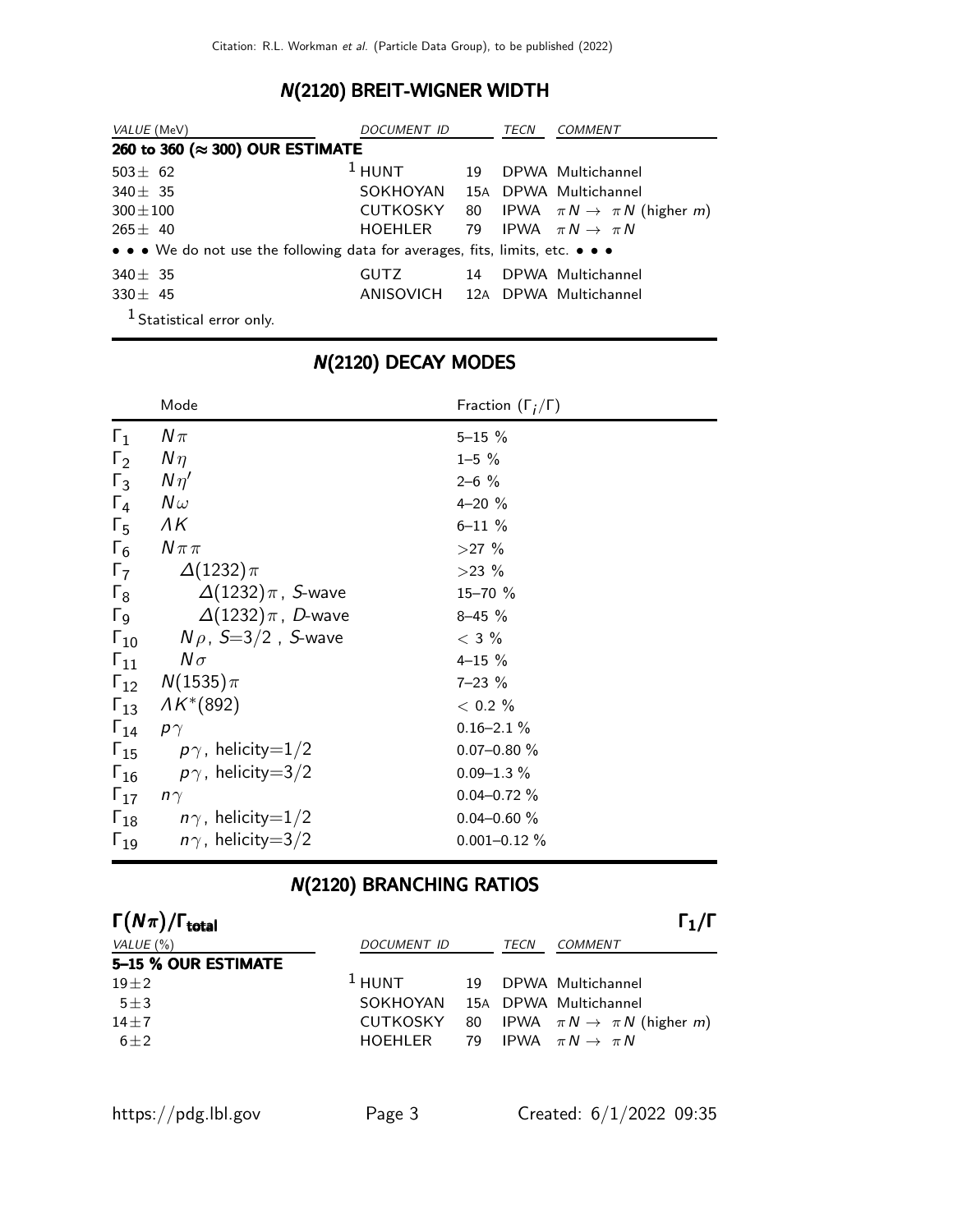• • • We do not use the following data for averages, fits, limits, etc. • • •

| $5 + 3$ | GUTZ.                           |  | 14 DPWA Multichannel |
|---------|---------------------------------|--|----------------------|
| $6 + 2$ | ANISOVICH 12A DPWA Multichannel |  |                      |
|         |                                 |  |                      |

1 Statistical error only.

| $\Gamma(N\eta)/\Gamma_{\rm total}$                          |                     |          |      |                                        | $\Gamma_2/\Gamma$    |
|-------------------------------------------------------------|---------------------|----------|------|----------------------------------------|----------------------|
| VALUE (%)                                                   | DOCUMENT ID         |          | TECN | COMMENT                                |                      |
| 1-5 % OUR ESTIMATE                                          |                     |          |      |                                        |                      |
| ${<}1$<br>$3.1 \pm 2.4$                                     | MUELLER<br>$1$ HUNT | 20<br>19 |      | DPWA Multichannel<br>DPWA Multichannel |                      |
|                                                             |                     |          |      |                                        |                      |
| $1$ Statistical error only.                                 |                     |          |      |                                        |                      |
| $\Gamma(N\eta')/\Gamma_{\rm total}$                         |                     |          |      |                                        | $\Gamma_3/\Gamma$    |
| VALUE (%)                                                   | <b>DOCUMENT ID</b>  |          | TECN | <b>COMMENT</b>                         |                      |
| 2-6 % OUR ESTIMATE                                          |                     |          |      |                                        |                      |
| $4\pm 2$                                                    | ANISOVICH           | 17C      |      | DPWA Multichannel                      |                      |
| $\Gamma(N\omega)/\Gamma_{\rm total}$                        |                     |          |      |                                        | $\Gamma_4/\Gamma$    |
|                                                             |                     |          |      |                                        |                      |
| <u>VALUE (%)</u><br>4-20 % OUR ESTIMATE                     | DOCUMENT ID         |          | TECN | <b>COMMENT</b>                         |                      |
| $12\pm8$                                                    | DENISENKO           | 16       |      | DPWA Multichannel                      |                      |
| $\Gamma(\Lambda K)/\Gamma_{\rm total}$                      |                     |          |      |                                        | $\Gamma_5/\Gamma$    |
| VALUE $(\%)$                                                | <i>DOCUMENT ID</i>  |          | TECN | COMMENT                                |                      |
| 6-11 % OUR ESTIMATE                                         |                     |          |      |                                        |                      |
| $8.5 \pm 2.5$                                               | $1$ HUNT            | 19       |      | DPWA Multichannel                      |                      |
| $1$ Statistical error only.                                 |                     |          |      |                                        |                      |
| $\Gamma(\Delta(1232)\pi$ , S-wave)/ $\Gamma_{\text{total}}$ |                     |          |      |                                        | $\Gamma_8/\Gamma$    |
| VALUE (%)                                                   | DOCUMENT ID         |          | TECN | COMMENT                                |                      |
| 15-70 % OUR ESTIMATE                                        |                     |          |      |                                        |                      |
| $25 + 11$                                                   | $1$ HUNT            | 19       |      | DPWA Multichannel                      |                      |
| $50 + 20$                                                   | SOKHOYAN            | 15A      |      | DPWA Multichannel                      |                      |
| <sup>1</sup> Statistical error only.                        |                     |          |      |                                        |                      |
| $\Gamma(\Delta(1232)\pi$ , D-wave)/ $\Gamma_{\rm total}$    |                     |          |      |                                        | Г9/Г                 |
| VALUE $(\%)$                                                | DOCUMENT ID         |          | TECN | <b>COMMENT</b>                         |                      |
| 8-45 % OUR ESTIMATE                                         |                     |          |      |                                        |                      |
| $34 \pm 11$                                                 | $^1$ HUNT           | 19       |      | DPWA Multichannel                      |                      |
| $20 + 12$                                                   | SOKHOYAN            |          |      | 15A DPWA Multichannel                  |                      |
| $1$ Statistical error only.                                 |                     |          |      |                                        |                      |
| $\Gamma(N\rho, S=3/2$ , S-wave)/ $\Gamma_{\rm total}$       |                     |          |      |                                        | $\Gamma_{10}/\Gamma$ |
| VALUE (%)                                                   | DOCUMENT ID         |          | TECN | COMMENT                                |                      |
| < 3 % OUR ESTIMATE<br>$\leq$ 3                              | $1$ HUNT            | 19       |      | DPWA Multichannel                      |                      |
|                                                             |                     |          |      |                                        |                      |
| $1$ Statistical error only.                                 |                     |          |      |                                        |                      |
|                                                             |                     |          |      |                                        |                      |

Π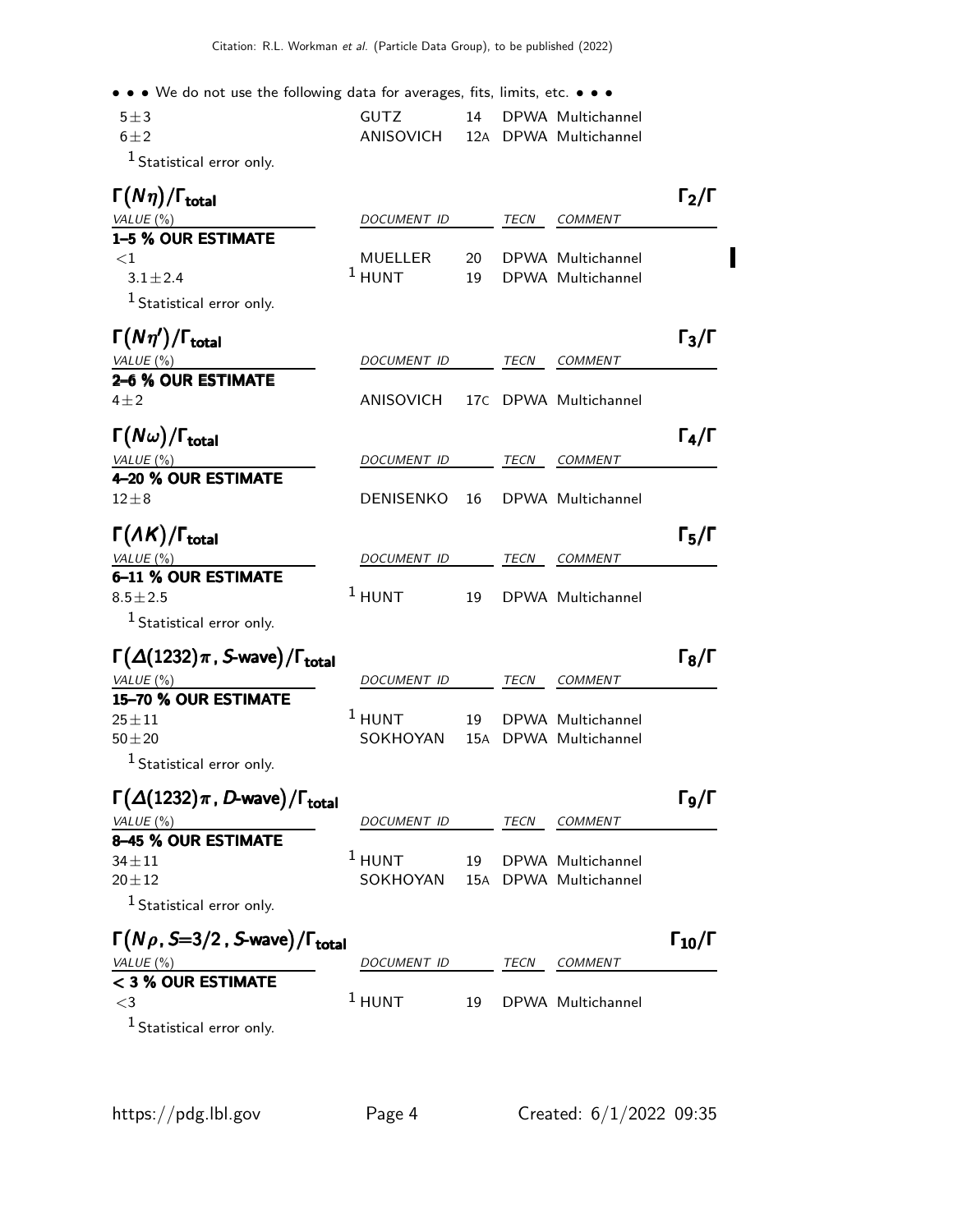| $\Gamma(N\sigma)/\Gamma_{\rm total}$       |                    |     |      |                   | $\mathsf{I}_{11}/\mathsf{I}$ |
|--------------------------------------------|--------------------|-----|------|-------------------|------------------------------|
| VALUE $(\% )$                              | <b>DOCUMENT ID</b> |     | TECN | COMMENT           |                              |
| 4-15 % OUR ESTIMATE                        |                    |     |      |                   |                              |
| $9 + 5$                                    | $1$ HUNT           | 19  |      | DPWA Multichannel |                              |
| $11\pm4$                                   | SOKHOYAN           | 15A |      | DPWA Multichannel |                              |
| <sup>1</sup> Statistical error only.       |                    |     |      |                   |                              |
| $\Gamma(N(1535)\pi)/\Gamma_{\rm total}$    |                    |     |      |                   | $\Gamma_{12}/\Gamma$         |
| VALUE $(\%)$                               | <i>DOCUMENT ID</i> |     | TECN | <b>COMMENT</b>    |                              |
| 7-23 % OUR ESTIMATE                        |                    |     |      |                   |                              |
| $15\pm8$                                   | <b>GUTZ</b>        | 14  |      | DPWA Multichannel |                              |
| $\Gamma(A K^*(892))/\Gamma_{\text{total}}$ |                    |     |      |                   | $\Gamma_{13}/\Gamma$         |
| VALUE $(\%)$                               | <b>DOCUMENT ID</b> |     | TECN | <b>COMMENT</b>    |                              |
| $<$ 0.2 % OUR ESTIMATE                     |                    |     |      |                   |                              |
| ${<}0.2$                                   | <b>ANISOVICH</b>   | 17B |      | DPWA Multichannel |                              |

### N(2120) PHOTON DECAY AMPLITUDES AT THE POLE

## $N(2120) \rightarrow p\gamma$ , helicity-1/2 amplitude A<sub>1/2</sub>

| MODULUS (GeV $^{-1/2}$ )                                                | PHASE $(^\circ)$ | DOCUMENT ID        |  | TECN        | COMMENT               |  |
|-------------------------------------------------------------------------|------------------|--------------------|--|-------------|-----------------------|--|
| $0.130 \pm 0.045$                                                       | $-40 + 25$       | SOKHOYAN           |  |             | 15A DPWA Multichannel |  |
| $N(2120) \rightarrow p\gamma$ , helicity-3/2 amplitude A <sub>3/2</sub> |                  |                    |  |             |                       |  |
| MODULUS (GeV $^{-1/2}$ )                                                | PHASE $(^\circ)$ | <b>DOCUMENT ID</b> |  | <i>TECN</i> | COMMENT               |  |
| $0.160 \pm 0.060$                                                       | $-30 + 15$       | SOKHOYAN           |  |             | 15A DPWA Multichannel |  |

### N(2120) BREIT-WIGNER PHOTON DECAY AMPLITUDES

## $N(2120) \rightarrow p\gamma$ , helicity-1/2 amplitude A<sub>1/2</sub>

| <i>VALUE</i> (GeV $^{-1/2}$ )                                                                                         | DOCUMENT ID                    |  | TECN | COMMENT              |  |
|-----------------------------------------------------------------------------------------------------------------------|--------------------------------|--|------|----------------------|--|
| $0.047 \pm 0.009$                                                                                                     | $1$ HUNT                       |  |      | 19 DPWA Multichannel |  |
| $0.130\pm0.050$                                                                                                       | SOKHOYAN 15A DPWA Multichannel |  |      |                      |  |
| $\bullet \bullet \bullet$ We do not use the following data for averages, fits, limits, etc. $\bullet \bullet \bullet$ |                                |  |      |                      |  |
| $0.130\pm0.050$                                                                                                       | GUTZ                           |  |      | 14 DPWA Multichannel |  |

1 Statistical error only.

# $N(2120) \rightarrow p\gamma$ , helicity-3/2 amplitude A<sub>3/2</sub>

| <i>VALUE</i> (GeV $^{-1/2}$ )                                                 | DOCUMENT ID<br>TECN            |  |  | COMMENT              |  |
|-------------------------------------------------------------------------------|--------------------------------|--|--|----------------------|--|
| $0.001 \pm 0.007$                                                             | $1$ HUNT                       |  |  | 19 DPWA Multichannel |  |
| $0.160\pm0.065$                                                               | SOKHOYAN 15A DPWA Multichannel |  |  |                      |  |
| • • • We do not use the following data for averages, fits, limits, etc. • • • |                                |  |  |                      |  |
| $0.160 \pm 0.065$                                                             | <b>GUTZ</b>                    |  |  | 14 DPWA Multichannel |  |
| $1$ Constantino I compared to $\sim$                                          |                                |  |  |                      |  |

Statistical error only.